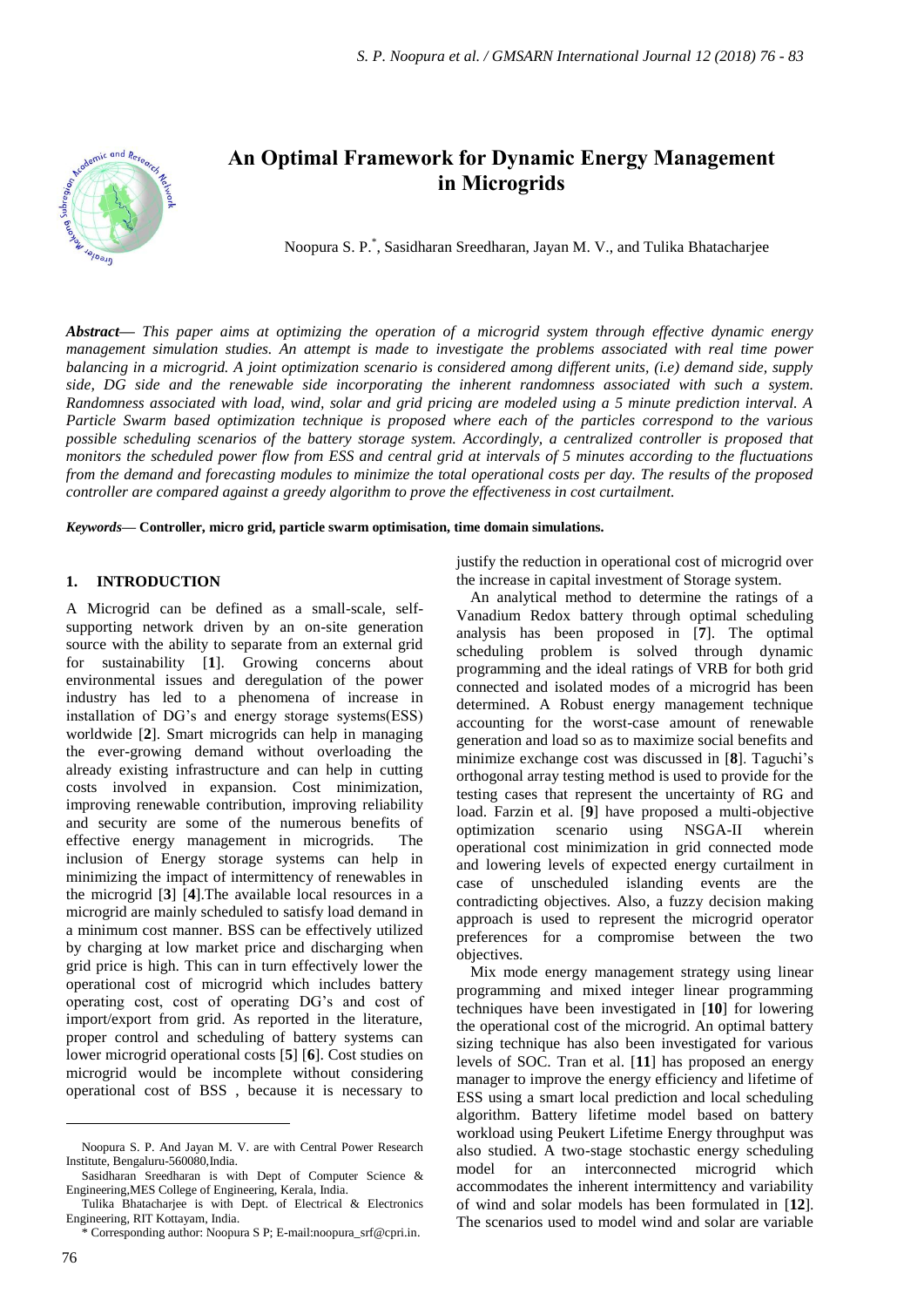and the optimization achieves minimum power loss.

An economic scheduling model of microgrid in grid connected mode has been established in [**13**] considering battery lifetime. Comparative studies have been carried out corresponding to the cases without BESS depreciation cost, Wh throughput method and Weighted Wh throughput method. A Smart energy management system based on matrix real coded- Genetic Algorithm that predicts the hourly power generation according to inputs from a weather forecaster has been developed by Chen et al. [**14**]. Methods have been devised to improve upon the reliability and security of microgrids in [**15**] [**16**]. Methods based on computational intelligence and artificial intelligence for EMS has been widely reported in [**17**] [**18**] [**19**] [**20**].

The work considered in this study involves development of a robust controller which considers the dynamic nature of main grid and microgrid to dispatch necessary outputs from local resources of the microgrid at regular intervals of 5 minutes to propose a costeffective scheduling algorithm. Most of the EMS problems in literature are formulated as offline optimization problems with a priori knowledge of hourahead data. The increasing penetration from Renewables and random nature of loads such as Electric Vehicles has contributed to voltage and frequency stability issues in microgrid. This can be solved by accurate generation – demand scheduling. Traditional hour ahead scheduling may fail in such a scenario due to smaller network size and random nature of loads which is an inevitable part of future Smart grids. Thus traditional EMS have to be modified to handle the increased complexity due to large amount of data arriving in shorter intervals.

To this need, we have proposed a dynamic controller based on Particle Swarm Optimization where-in the dynamics of renewables are captured appropriately and a suitable control strategy has been formulated. The algorithm uses 5 minute- ahead data of solar, wind, load and market data to arrive at a suitable control strategy. The charging/discharging schedule of the battery storage system is optimized using PSO and the final outcome is a series of commands corresponding to the current state of the microgrid. The challenge in dealing with the complex scheduling strategy with measurements from DG's, battery, renewable and the main grid in intervals of 5 minutes was analyzed efficiently using our controller. Time domain simulations were carried out to calculate the outputs from various sources and were optimized using PSO to reduce the overall operational costs.

The main contributions of this paper are listed below:

1) Develop a time –domain based control strategy which can mimic real-time solar, wind power and load variability to schedule dispatch levels of battery, main grid and controllable sources in a span of 5 minutes to minimize cost and emission levels.

2) Comparing the proposed controller with that of a greedy algorithm to prove the effectiveness in cost minimization.

Remainder of this paper is organized as follows. Section II explains the mathematical modeling of the components involved in the microgrid followed by the

minimized objective function details. The proposed energy management strategy has been formulated in Section III along with explanation of different case studies that have been tested. Section IV highlights the results of implementation of the proposed scheme on a test microgrid and its capabilities in cost curtailment over the greedy algorithm. Robustness of the proposed controller has been explored through comparative studies and finally, concluding remarks are framed in Section V.

## **2. MATHEMATICAL MODELING**

Fig 1 highlights the test case adopted along with the structure. Various components involved are modeled as described below. Synchronous generators are modeled as IEEE type 6, Turbine Governor as IEEE type1 and AVR's are modeled as IEEE type 2.

# *2.1 Modelling of battery*

*Battery storage system is modelled as follows [21].*

If the BSS is charging,

$$
SOC(t + 1) = SOC(t) + Pb(t)\Delta t \eta^{ch}
$$
 (1)

If the BSS is discharging,

$$
SOC(t+1) = SOC(t) - \frac{P_b(t)\Delta t}{\eta^{dch}} \tag{2}
$$

where  $E(t)$  is the current capacity of BSS. For periodic use of BSS, the capacity at the last time period should be equal to the initial capacity which is represented as

$$
SOC(0) \simeq SOC(T) \tag{3}
$$

where T is the last time period which is 24 hours. This constraint ensures that the Battery is available in the same state of charge while considering for planning studies for the next subsequent time interval.

$$
SOC_{min} \leq SOC(T) \leq SOC_{max} \tag{4}
$$

Equation (4) ensures that battery is not charged/discharged beyond the specified limits.

**Table 1. BSS parameters**

| Parameter              | Value   |
|------------------------|---------|
| Charging efficiency    | 90%     |
| Discharging efficiency | $90\%$  |
| SOC <sub>min</sub>     | 10 %    |
|                        | $100\%$ |

### *2.2 Modelling of Wind Energy Conversion System (WECS)*

The turbine generator used for wind modeling is DFIG whose stator is directly connected and its rotor is connected through slip rings and lossless power electronic converter. [**22**].

#### *2.3 Modelling of Solar PV cell*

For describing the solar cell electrical circuit equations in [**23**] are used. This dynamic PV model is suitable for DG applications in microgrid. Operational costs of solar and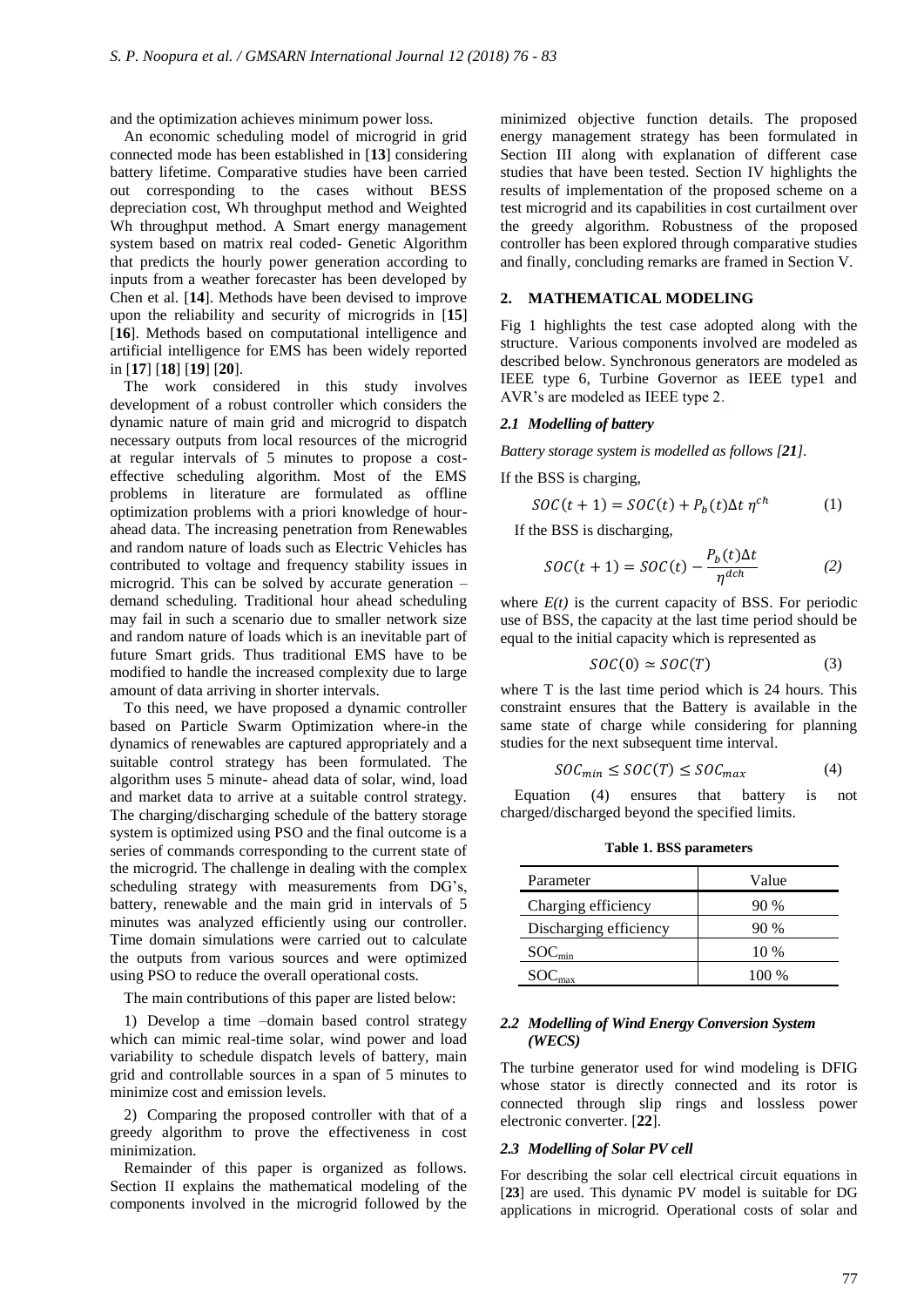wind is assumed as negligible.

## *2.4 Modelling of controllable sources*

Fuel cell and Micro turbine are considered as the controllable sources. Since the output of renewables cannot be predicted, the controllable sources are adjusted to meet the power balance according to dispatchable source control as illustrated in fig 2 .For MT or fuel cell, the fuel cost can be viewed as a linear function .

$$
C_c(t) = a + bP_c(t) \tag{5}
$$

#### *2.5 Cost Modelling*

## *2.5.1 Battery cost modeling*

BSS capital cost is defined as a function of two parts, one is related to the Energy rating and the other part depends on the power rating.

$$
C_{capital} = C_P P_{max} + C_E E_{max} + C_0 \tag{6}
$$

The Total cost per day can be evaluated as

$$
C_1 = \frac{1}{365} \frac{r(1+r)^n}{(1+r)^n - 1} \cdot C_{capital} \tag{7}
$$



**Fig.1.(a) Microgrid structure (b) Test Case.**

Battery operation and maintenance cost is a fixed cost proportional to the power rating. The operation and maintenance cost per day can be modeled as follows.

$$
C_2 = \frac{1}{365} C_{om} P_{max} \tag{8}
$$

Hence the total cost per day for the battery can be

evaluated as

$$
\mathcal{C}_b = \mathcal{C}_1 + \mathcal{C}_2 \tag{9}
$$

Assumed Battery parameters are tabulated in Table I.

#### *2.6 Objective function*

The EMS aims to minimize microgrid operational cost by maximizing the use of local production. The following objective function is minimized using PSO.

$$
obj = Minimize \left[ \sum_{t=1}^{T} C_c(t) \left( P_{fc}(t) + P_{mt}(t) \right) + C_b(t) P_b(t) - C_g(t) P_g(t) \right]
$$
\n(10)

subject to the following constraints:

Power balance within the microgrid has to be checked at every time interval. The following power balance constraint has to be satisfied.

$$
P_w(t) + P_{pv}(t) + P_c(t) + P_b(t)
$$
  
=  $P_L(t) + P_a(t)$  (11)

 $P_a(t)$  is negative when power is exported to the main grid from microgrid and  $P_a(t)$  is positive when power is imported from the main grid to meet the deficiency.

$$
0 \le P_g(t) \le \bar{P}_{gmax}(t) \tag{12}
$$

Equation (12) ensures that power bought from the grid/sold to the grid is within the specified limits.

$$
0 \le P_{dg}(t) \le \bar{P}_{dgmax}(t) \tag{13}
$$

Equation (13) imposes power balance constraints on diesel generator and fuel cell. Apart from the above constraints, constraints from (1),(2) and (4) is checked in every time interval and (3) is checked at the last instant.

# **3. PROPOSED ENERGY MANAGEMENT STRATEGY USING PARTICLE SWARM OPTIMIZATION**

Controller decides upon the ideal charge -discharge schedules from the battery such that the total operational cost per day is minimized. Energy dispatches from the battery and grid are governed by the following algorithm. The controller is designed to handle the complex data sets and determine the ideal dispatch levels of the battery. The fitness function is modeled as below and subject to all the constraints mentioned above. The violated constraints are penalized using a penalty factor.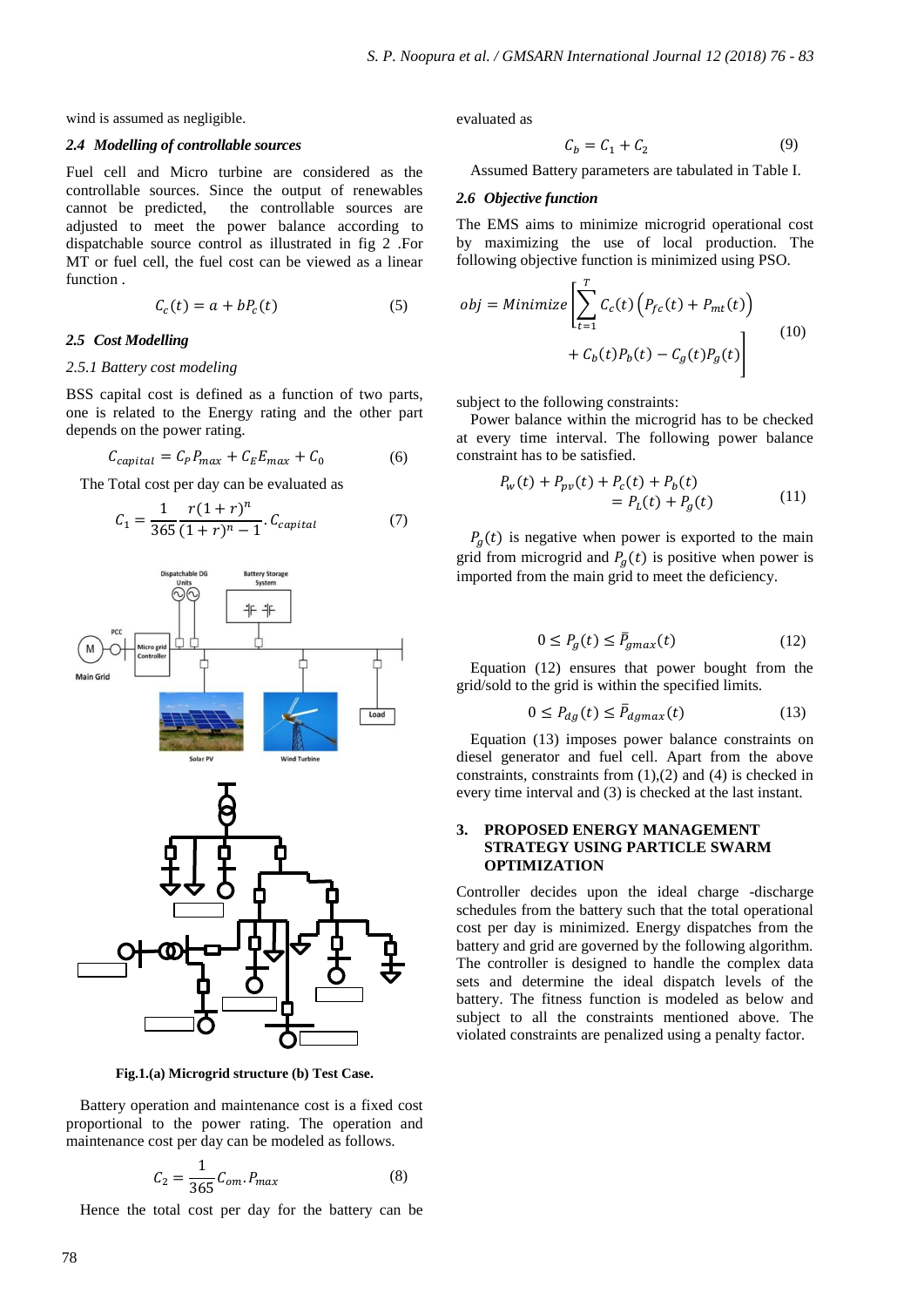Minimise 
$$
F(c) = \left[ \sum_{t=1}^{288} C_c(t) (P_{fc}(t) + P_{mt}(t)) + C_b(t) P_b(t) + C_b(t) P_b(t) - C_g(t) P_g(t) + \sum_{n=1}^{N_v} P_f * V_c \right]
$$
 (14)

where,

Control variable =  $P_b(t)$  for t=1,2,3..288 (15)

 $F(c)$ - Fitness function

 $N_{\nu}$  – Number of violated constraints

- $V_c$  Violated Constraint
- $P_f$  Penalty factor associated with violated constraint V.

Figure 2 describes the methodology involved and fig.4 depicts the control strategy. The control variables chosen are the charge/discharge power output from the battery storage system for the chosen scheduling interval. The studies are carried out for a single chosen day-24 hours and ∆t was taken as 5 minutes. This resulted in a total of 288 scheduling intervals. The PSO outputs the charge/discharge pattern and the remaining power output from various controllable sources are calculated to meet the power balance constraint. Since the randomness associated with grid pricing is also included, PSO tries to find the optimal set of charge/discharge pattern from the battery such that grid import occurs during low price intervals. Thus the final output corresponds to a series of power output vectors such that the cost of purchase from main grid is minimized, thus minimizing the overall costs incurred.



**Table 2. PSO Settings**

PSO is a population based method which effectively gets the knowledge from competition and co-operation among the particles in a swarm. PSO has been identified as robust in solving complex optimization problems with high degree of non-linearity and dimensionality and is thus used for our problem at hand [25]. The PSO settings used for our study are tabulated in Table II. The centralized controller is based on Particle Swarm optimization to determine the ideal periods for charge/discharge. According to outputs from forecasting modules, controller optimizes flow of energy among generation, demand and storage units so as to meet the network constraints while optimizing the objective function. A set of vectors of recommended energy flows from source to destination at intervals of every 5 minutes is output from the controller. PSO compares the various possible charging/discharging scenarios and outputs the best particle corresponding to minimum cost. The advantage of using available storage to offset anticipatory grid price hike has been effectively used in the design strategy as explained below.

- 1) The outputs from various units are input to the controller in span of 5 minutes.
- 2) The PSO based controller determines the dispatch set points of DG's and battery in such a way that the total cost function can be minimized.
- 3) The set points are determined for a particular day according to the renewable generation and demand prediction. Accordingly, the controller is designed to handle the complex data sets and determine the ideal dispatch levels of the battery. The developed algorithm is compared against a greedy algorithm.

| Parameter                | Settings                    |
|--------------------------|-----------------------------|
| Type of PSO              | Common                      |
| Maximum no of iterations | 200                         |
| Population size          | 200                         |
| Acceleration constant 1  | 2                           |
| Acceleration constant 2  | $\mathcal{D}_{\mathcal{A}}$ |
| Initial inertia weight   | 0.9                         |
| Final Inertia weight     | 04                          |

**Table 2. PSO Settings** 

## **4. GREEDY ALGORITHM**

The results of the proposed controller are validated against a greedy algorithm.

Schedule  $P_h(t)$  such that,

$$
F(c) = \left[ \sum_{t=1}^{288} C_c(t) \left( P_{fc}(t) + P_{mt}(t) \right) + C_b(t) P_b(t) - C_g(t) P_g(t) + \sum_{n=1}^{N_v} P_f * V_c \right]
$$
(16)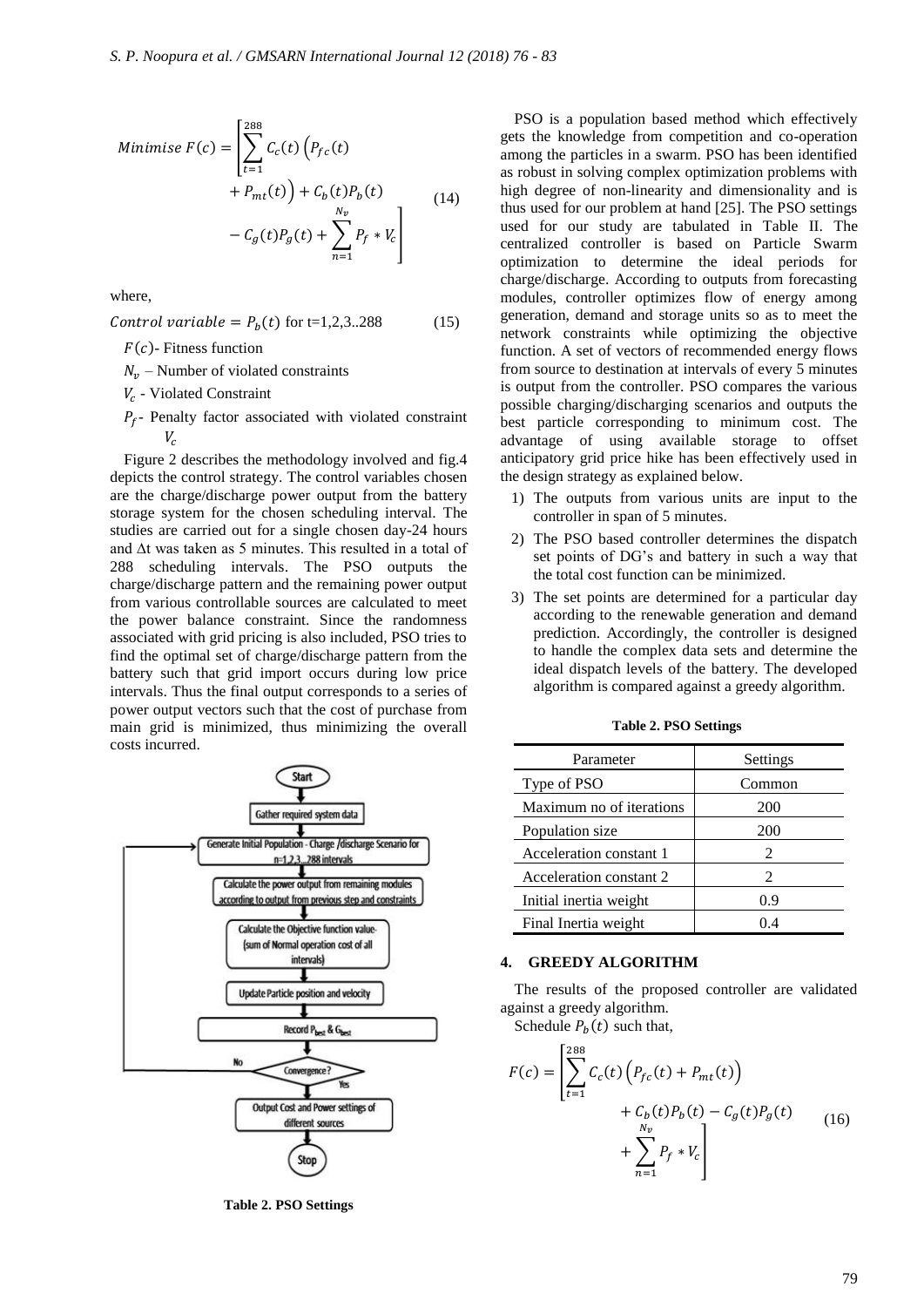

**Fig.3. Microgrid control strategy.**

subject to constraints  $(1)-(4)$  and  $(11)-(13)$ .

The greedy algorithm is the base case without the presence of a controller. Thus the charge/discharge schedules are obtained in order to satisfy (11) without considering the future grid price variations. The outputs from the greedy algorithm are shortsighted as it minimizes the cost at each time without considering the possible future variations into account.

# **5. RESULTS AND DISCUSSION**

To assess the validity of the proposed control strategy, case studies were carried out. Sample microgrid considered in this paper consists of 2 MW solar PV generation, 2.5 MW wind generation, 5 MWh battery energy storage system [26], 2.5 MW fuel cell and 2.5 MW micro turbine. Main grid considered is the IEEE 14 bus test case. A microgrid was connected to the main grid across the point of common coupling and the exchange power limit was set.



**Fig 4. Renewable generation output (a) Solar (b) Wind.**

Figure 4 shows the generation output from PV and wind modules. As can be seen, the variations are captured for intervals of 5 minutes. The PV output is

obtained for a particular day from [27] and wind output is also captured for the same day [28]. Figure 5 plots the net load demand and the 5-minute real time pricing obtained from [29].



**Fig 5. (a) Load (b) Real time pricing**

Fig.6 (a) plots the results obtained from the PSO based controller and 6 (b) plots the results of greedy algorithm. The plots are shown for duration of 24 hours resulting in a total of 288 scheduling intervals of 5 minutes each. Thus a complex optimisation strategy involving a total of 2016 measurements involving measurements from Wind, Solar, Microturbine, fuel cell, battery , Grid and Load were handled efficiently using the proposed controller. It is worthwhile to note that the proposed controller took an average time of 0.52 seconds per interval, according to the parameters given in Table II to solve the complex optimisation scenario thus making it possible to extend in real time.

Points A, B, C and D correspond to the various load scenarios in Fig.5 (a). The corresponding scheduling results can be observed from Fig. 6(a). As observed from the figure, at point A the battery charges due to lightly loaded conditions which are typical in real time. It can be seen that the battery effectively manages the fluctuations in load as well as renewables. At point B, there is an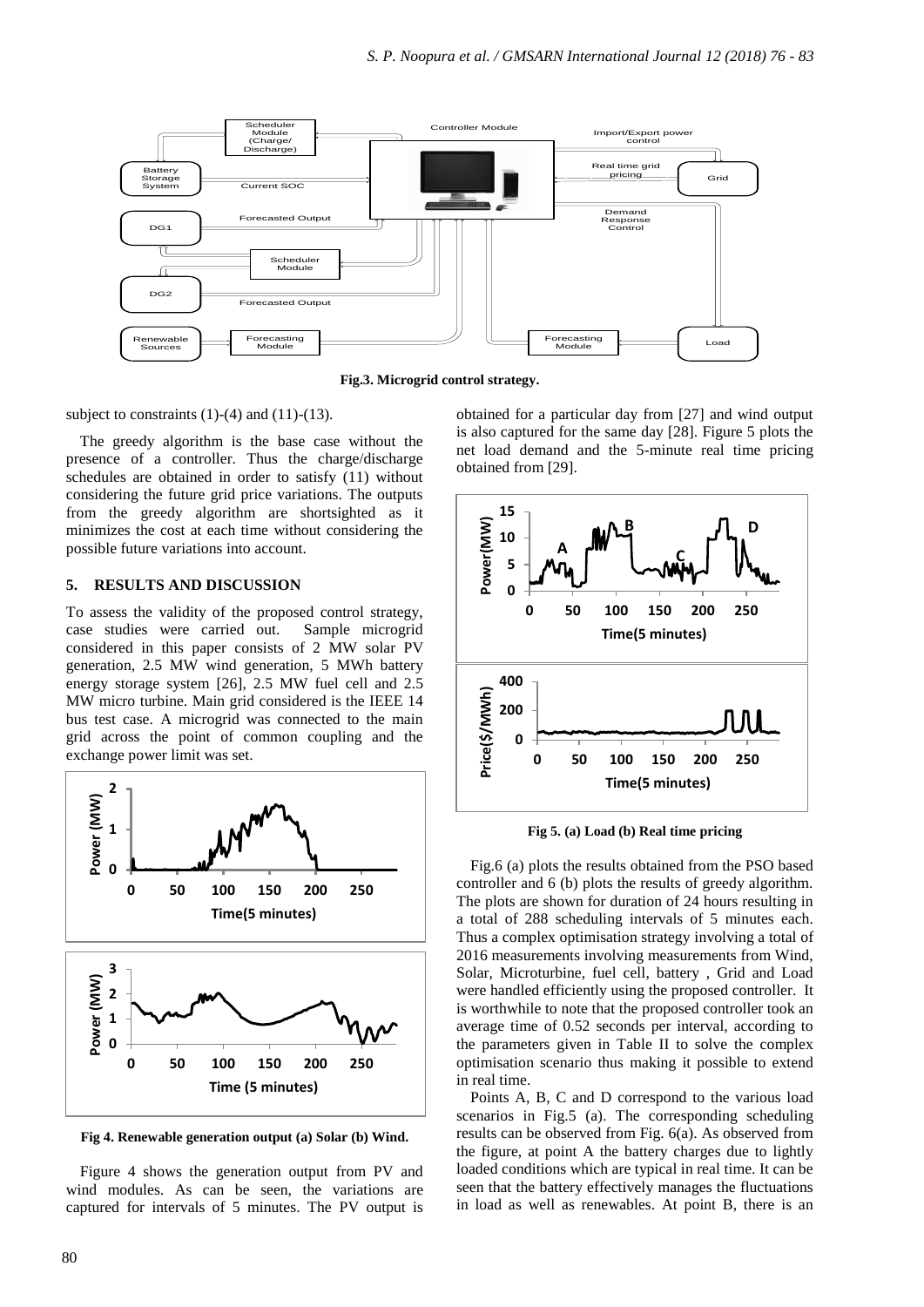increase in load demand, which is managed by the controller by importing from the main grid according to the real time pricing strategy. Also, the battery gets discharged for a short interval which results in subsequent charging in the next intervals. Point C corresponds to lightly loaded condition, resulting in power export to the main grid with exchange taking place according to real time pricing. At point D, when the load fluctuation is beyond the capacity of microgrid, power is again imported from the main grid, but only after the battery discharges to its maximum capacity.



**Fig.6. (a) PSO based scheduling of DERs in the microgrid (b) Greedy algorithm scheduling results.**

Emission control is also implemented for the fuel cell thus optimising the litres of fuel consumed and minimising the grid emission factor. This is evident from the on-off control which is implemented for DG2.

The results are compared against a greedy algorithm whose scheduling results are discussed in Fig.6(b). The greedy algorithm is short sighted (i.e) optimization is considered only for that particular period without considering the possible future variations. At point A, battery is charged due to lightly loaded conditions followed by complete battery discharge at point B. On the other hand, scheduling using PSO prevents complete drainage of battery charge, thus enabling power export during instances of peak-pricing as observed at point C Thus the power imported/exported can be effectively optimised through ideal charge/discharge scheduling. At point D, battery is completely drained and the remaining required power is imported from the main grid. It can be observed that effective scheduling results in import of around 10 MW during peak interval, whereas greedy

algorithm results in import of around 12 MW. Moreover DG2 scheduling is also not optimised resulting in higher micro grid emission factor.

Fig.6 plots the comparison results. As shown, the PSO algorithm outplays the greedy algorithm at all the intervals except in the middle part. This can be attributed to the short sightedness of the greedy algorithm, whereas the PSO algorithm reduces the net cost incurred for the MGO, even though the cost is compromised initially. Table III compares the cost obtained among the two algorithms. As shown total savings of 411.7\$ were obtained for a single day using the PSO based controller.



**Fig 7. Time accumulated cost comparison**

**Table 3. Cost comparison**

| Method                | Total<br>$Cost(\$))$ | Time average<br>$cost(\$))$ |
|-----------------------|----------------------|-----------------------------|
| Greedy Algorithm      | 4405.7               | 15.3                        |
| <b>PSO Controller</b> |                      | 13.86                       |

## **6. CONCLUSION**

This paper presents a framework for optimal scheduling of DG's and ESS's in a microgrid in the context of cost optimization. The work is an attempt to model the future smart grid/microgrid framework where the variations in load and renewable might be highly uncertain thus resulting in the need to consider shorter time frames for optimization.

The major conclusions are discussed as follows:

1) Dynamic grid model coupled with micro grid has been developed and a cost effective control strategy has been investigated based on real time grid pricing and forecasted renewable outputs and load.

2) The charging/discharging schedule of ESS's and set point calculation of DG's is considered in a complex optimization framework mainly because of the reduced scale of optimization interval (i.e) 5 minutes.

3) A dynamic controller based on Particle Swarm optimization has been designed to deal with the optimization problem to develop an ideal scheduling strategy for the considered period of 24 hours.

4) The obtained results highlight the performance of the proposed controller. The time required for solving the scheduling problem is around 0.52 seconds per interval. Thus the proposed controller can effectively handle real time data and propose a control stategy .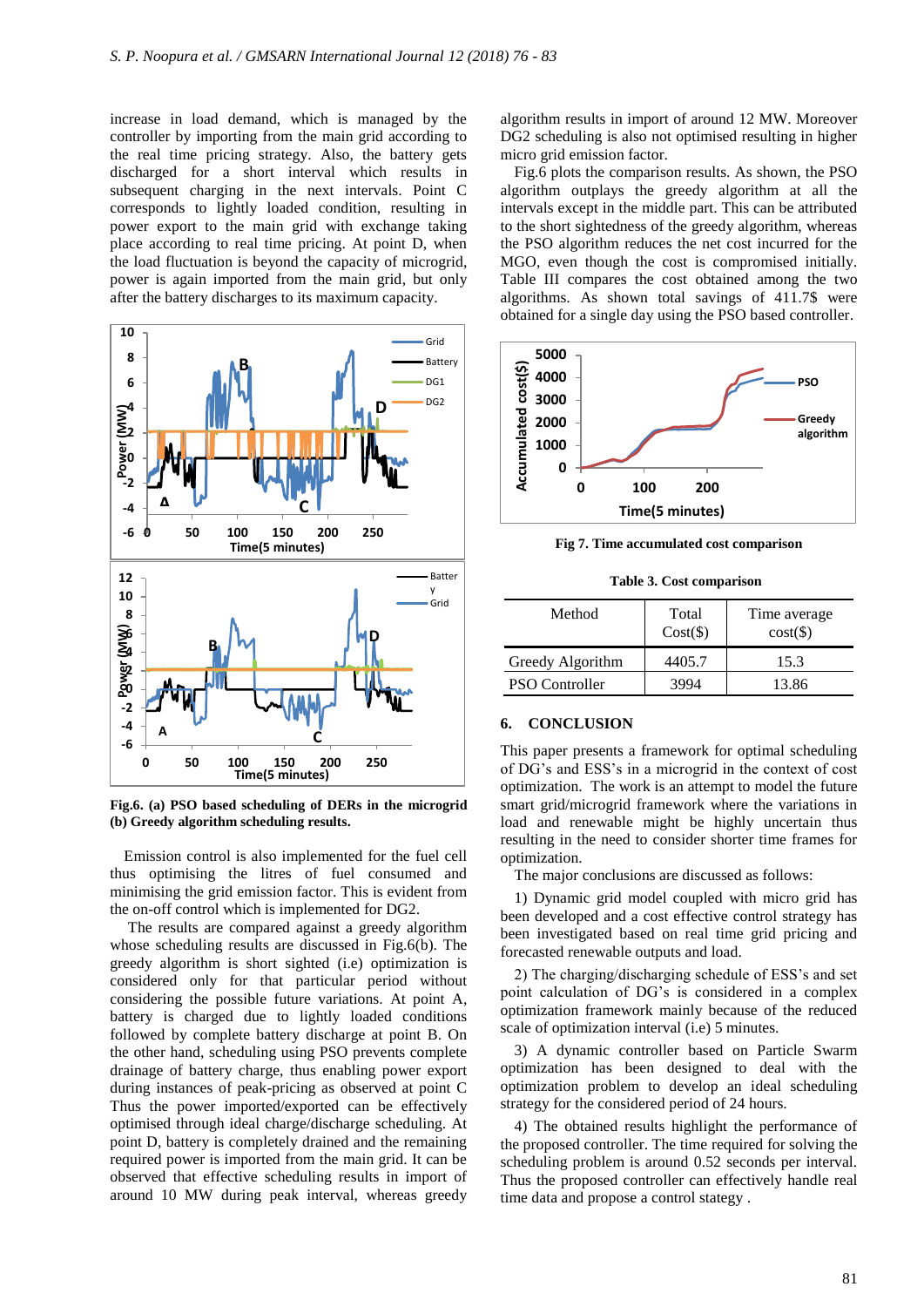#### **REFERENCES**

- [1] A. Dimeas and N. Hatziargyriou, "A multiagent system for microgrids," in *IEEE Power Engineering Society General Meeting, 2004.*, June 2004, pp. 55- 58 Vol.1.
- [2] G. Venkataramanan and C. Marnay, "A larger role for microgrids," *IEEE Power and Energy Magazine*, vol. 6, no. 3, pp. 78-82, May 2008.
- [3] F. Katiraei, R. Iravani, N. Hatziargyriou, and A. Dimeas, "Microgrids management," *IEEE Power and Energy Magazine*, vol. 6, no. 3, pp. 54-65, May 2008.
- [4] F. Garcia-Torres, L. Valverde, and C. Bordons, "Optimal Load Sharing of Hydrogen-Based Microgrids With Hybrid Storage Using Model-Predictive Control," *IEEE Transactions on Industrial Electronics*, vol. 63, no. 8, pp. 4919- 4928, Aug 2016.
- [5] G. K. Venayagamoorthy, R. K. Sharma, P. K. Gautam, and A. Ahmadi, "Dynamic Energy Management System for a Smart Microgrid," *IEEE Transactions on Neural Networks and Learning Systems*, vol. 27, no. 8, pp. 1643-1656, Aug 2016.
- [6] X. Qiu, T. A. Nguyen, and M. L. Crow, "Heterogeneous Energy Storage Optimization for Microgrids," *IEEE Transactions on Smart Grid*, vol. 7, no. 3, pp. 1453-1461, May 2016.
- [7] T. A. Nguyen, M. L. Crow, and A. C. Elmore, "Optimal Sizing of a Vanadium Redox Battery System for Microgrid Systems," *IEEE Transactions on Sustainable Energy*, vol. 6, no. 3, pp. 729-737, July 2015.
- [8] Y. Xiang, J. Liu, and Y. Liu, "Robust Energy Management of Microgrid With Uncertain Renewable Generation and Load," *IEEE Transactions on Smart Grid*, vol. 7, no. 2, pp. 1034- 1043, March 2016.
- [9] H. Farzin, M. Fotuhi-Firuzabad, and M. Moeini-Aghtaie, "A Stochastic Multi-Objective Framework for Optimal Scheduling of Energy Storage Systems in Microgrids," *IEEE Transactions on Smart Grid*, vol. 8, no. 1, pp. 117-127, Jan 2017.
- [10] Shivashankar Sukumar, Hazlie Mokhlis, Saad Mekhilef, Kanendra Naidu, and Mazaher Karimi, "Mix-mode energy management strategy and battery sizing for economic operation of grid-tied microgrid," *Energy*, vol. 118, pp. 1322-1333, 2017.
- [11] D. Tran and A. M. Khambadkone, "Energy Management for Lifetime Extension of Energy Storage System in Micro-Grid Applications," *IEEE Transactions on Smart Grid*, vol. 4, no. 3, pp. 1289- 1296, Sept 2013.
- [12] W. Su, J. Wang, and J. Roh, "Stochastic Energy Scheduling in Microgrids With Intermittent Renewable Energy Resources," *IEEE Transactions on Smart Grid*, vol. 5, no. 4, pp. 1876-1883, July 2014.
- [13] C. Liu, X. Wang, X. Wu, and J. Guo, "Economic

scheduling model of microgrid considering the lifetime of batteries," *IET Generation, Transmission Distribution*, vol. 11, no. 3, pp. 759-767, 2017.

- [14] C. Chen, S. Duan, T. Cai, B. Liu, and G. Hu, "Smart" energy management system for optimal microgrid economic operation," *IET Renewable Power Generation*, vol. 5, no. 3, pp. 258-267, May 2011.
- [15] R. Khodabakhsh and S. Sirouspour, "Optimal Control of Energy Storage in a Microgrid by Minimizing Conditional Value-at-Risk," *IEEE Transactions on Sustainable Energy*, vol. 7, no. 3, pp. 1264-1273, July 2016.
- [16] G. Liu, M. Starke, B. Xiao, and K. Tomsovic, "Robust optimisation-based microgrid scheduling with islanding constraints," *IET Generation, Transmission Distribution*, vol. 11, no. 7, pp. 1820- 1828, 2017.
- [17] S. A. Pourmousavi, M. H. Nehrir, C. M. Colson, and C. Wang, "Real-Time Energy Management of a Stand-Alone Hybrid Wind-Microturbine Energy System Using Particle Swarm Optimization," *IEEE Transactions on Sustainable Energy*, vol. 1, no. 3, pp. 193-201, Oct 2010.
- [18] C. M. Colson, M. H. Nehrir, and S. A. Pourmousavi, "Towards real-time microgrid power management using computational intelligence methods," in *IEEE PES General Meeting*, July 2010, pp. 1-8.
- [19] M. Tekin, D. Hissel, M. C. Pera, and J. M. Kauffmann, "Energy management strategy for embedded fuel cell system using fuzzy logic," in *2004 IEEE International Symposium on Industrial Electronics*, vol. 1, May 2004, pp. 501-506 vol. 1.
- [20] A. Chaouachi, R. M. Kamel, R. Andoulsi, and K. Nagasaka, "Multiobjective Intelligent Energy Management for a Microgrid," *IEEE Transactions on Industrial Electronics*, vol. 60, no. 4, pp. 1688- 1699, April 2013.
- [21] H. Farzin, M. Fotuhi-Firuzabad, and M. Moeini-Aghtaie, "Stochastic Energy Management of Microgrids During Unscheduled Islanding Period," *IEEE Transactions on Industrial Informatics*, vol. 13, no. 3, pp. 1079-1087, June 2017.
- [22] Yongning Chi, Yanhua Liu, Weisheng Wang, and Huizhu Dai, "Voltage stability analysis of wind farm integration into transmission network," in *Power System Technology, 2006. PowerCon 2006. International Conference on*, 2006, pp. 1-7.
- [23] Jens Merten et al., "Improved equivalent circuit and analytical model for amorphous silicon solar cells and modules," *IEEE Transactions on electron devices*, vol. 45, no. 2, pp. 423-429, 1998.
- [24] F. Milano, "An Open Source Power System Analysis Toolbox," *IEEE Transactions on Power Systems*, vol. 20, no. 3, pp. 1199-1206, Aug 2005.
- [25] Kennedy J, Eberhart RC, Shi Y. Swarm Intelligence, Morgan Kaufmann Publishers. Inc.,San Francisco, CA. 2001.